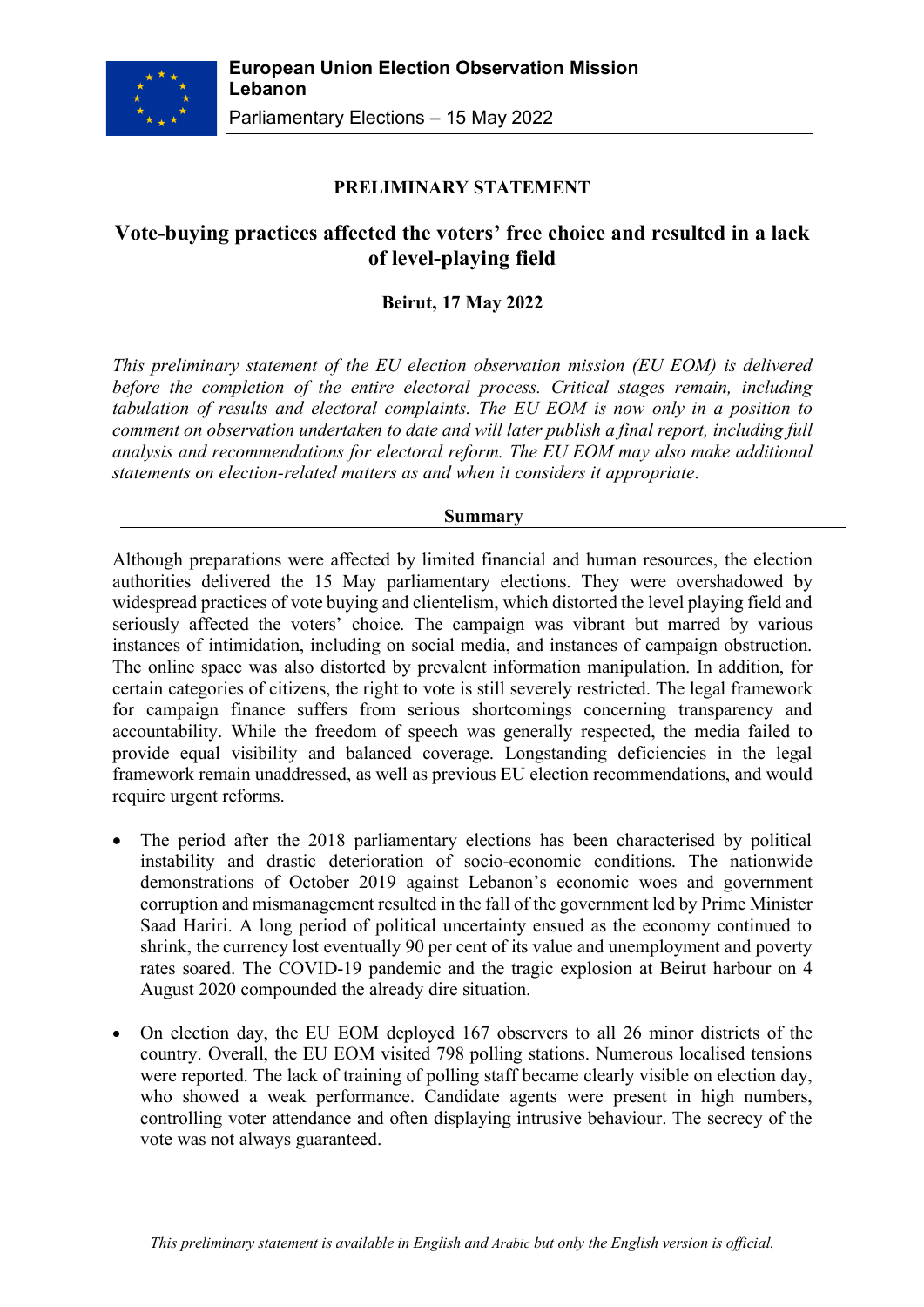- The legal framework constitutes an overall adequate basis for holding democratic elections, although important reforms are needed to address enduring and serious legislative gaps in various fields which fall short of the relevant international commitments to which Lebanon adheres. These include campaign finance regulations, principle of equality between men and women, equal suffrage, the right of certain categories of citizens to vote, the right to stand, the powers and functioning of the Supervisory Commission for Elections (SCE), certain media legal provisions. None of the 25 recommendations of the EU EOM Lebanon 2018 was implemented.
- The district magnitude leads to significant differences in the ratio between voters and seats, which is inconsistent with the principle of equality of the vote. Also, the election law does not set out the criteria for allocating a certain number of seats to each district, which falls short of international good practice.
- The Ministry of Interior and Municipalities (MoIM) and the local election administration were operating with severely reduced means due to the economic crisis. Due to the lack of financial and human resources, election preparations started very late, with the budget allocated less than a month before the elections. They were, however mostly on time, notably due to the support of the international community to the electoral management bodies. EU EOM observers reported varying performances by the local election administration, which often lacked basic information on deadlines and procedures. The SCE, in charge of monitoring compliance with campaign finance and media regulations, is not a full independent monitoring body; it lacked funds, qualified human resources, basic equipment, as well an adequate mandate and sanctioning power.
- Both the MoIM and the SCE displayed a certain lack of transparency and provided little information about election preparations. In addition, activities dedicated by the authorities to voter and civic education were insufficient to adequately inform citizens about the elections and voting procedures.
- The right to vote is severely restricted for certain categories of citizens, despite Lebanon's international obligations. The voter register enjoyed general confidence among EU EOM interlocutors. However, the fact that voters cannot change their place of registration leads to many of them having to travel to another electoral district on election day. In the context of the economic crisis, this rigid provision did not facilitate voter participation.
- While, in general, campaign was vibrant, it was also marred by instances of intimidation of candidates, and some cases of campaign obstruction.
- The legal provisions for campaign finance generally do not guarantee transparency and accountability. The inadequate legal framework and poor oversight, including the lack of sanctioning mechanisms, allowed for the proliferation of vote-buying practices, affecting the level playing field and undermining the integrity of the voters' choice.
- Freedom of expression was mostly respected during the campaign period, although there were cases of intimidation and a number of incidents. In contradiction with the law, the media failed to provide equal visibility to all candidates and candidate lists. This was amplified by the unequal paid-for electoral content on the three major private television channels and by the unbalanced coverage of the politically affiliated media.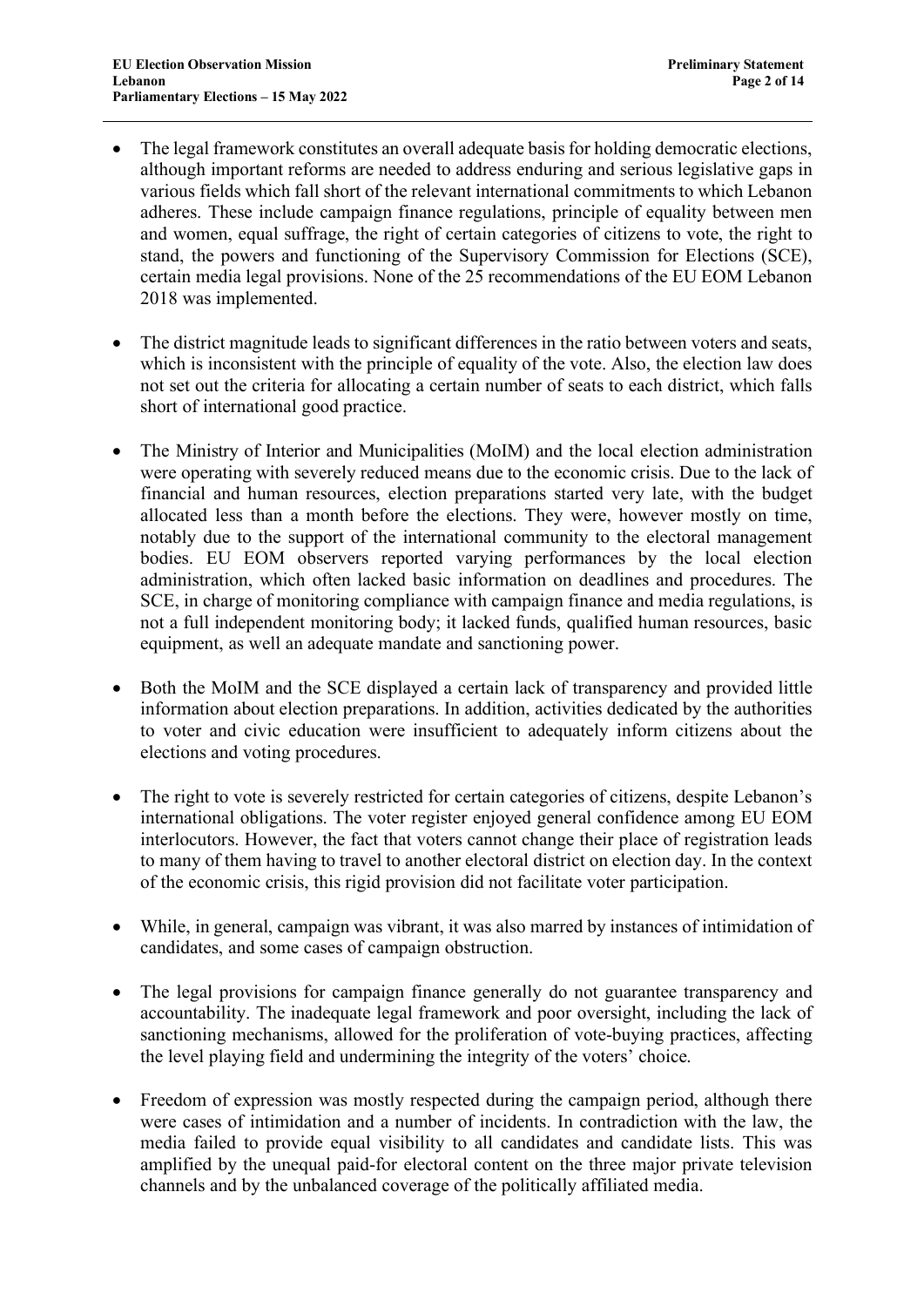- Freedom of speech online was curtailed by the law and by recurring intimidation practices. The election law did not reflect the increased use and specificity of social media and the SCE did not have an explicit mandate over violations on social media. Candidates largely used social media to campaign, including through boosted content. The online space was distorted by a widespread negative campaign by contestants, derogatory comments by social media users, several severe instances of intimidation against candidates, and manipulative attempts to impose narratives shared by pages and accounts affiliated to parties.
- There were 118 women candidates (16.4 per cent) on the lists, a two per cent increase compared to previous elections. The parliament did not include in the legal framework positive measures to encourage equality between men and women and women's representation in the decision-making bodies, in line with Lebanon's international commitments.

*The European Union Election Observation Mission (EU EOM) has been present in Lebanon since 27 March following an invitation from the Ministry of Interior and Municipalities. The mission is led by Chief Observer, György Hölvényi, Member of the European Parliament (Hungary). In total, the EU EOM deployed 167 observers from 27 EU Member States, Canada, Norway, and Switzerland, across the country to assess the whole electoral process against international obligations and commitments for democratic elections as well as the laws of Lebanon. A delegation of the European Parliament, headed by Brando Benifei, MEP, also joined the mission and fully endorses this Statement. On Election day, observers visited polling stations in all 26 minor districts, 73 during the opening, 658 during voting, and 67 during the closing and counting.* 

*This preliminary statement is delivered prior to the completion of the election process. The final assessment of the elections will depend, in part, on the conduct of the remaining stages of the election process, in particular, the tabulation of results, and the handling of possible post-election day complaints and appeals. The EU EOM remains in the country to observe post-election developments and will publish a final report containing detailed recommendations within two months of the conclusion of the electoral process.* 

*The EU EOM is independent in its findings and conclusions and adheres to the Declaration of Principles for International Election Observation endorsed at the United Nations in October 2005.*

### **Preliminary Findings**

#### **Background**

Following the previous parliamentary elections of 6 May 2018, the Future Movement's leader Saad Hariri formed a national unity government in January 2019, comprised of a wide spectrum of the Lebanese political forces (Future Movement, Lebanese Forces, Progressive Socialist Party, Hezbollah, Amal, Free Patriotic Movement).

A distinct dividing line in the Lebanese political discourse, exacerbated in election times, is the major political actors' allegiance to competing regional powers. During the campaign, the candidates from the Sunni camp, the Lebanese Forces, the Party of Socialist Progress, and Kataeb advocated for the country's sovereignty and neutrality, appealing to Hezbollah's disarmament and accusing the Hezbollah-Amal Movement tandem for following the Iranian-Syrian agenda. In turn, Hezbollah insisted on the armed resistance to Israel, considering those political forces that demand its disarmament as acting in favour of Lebanon's enemies.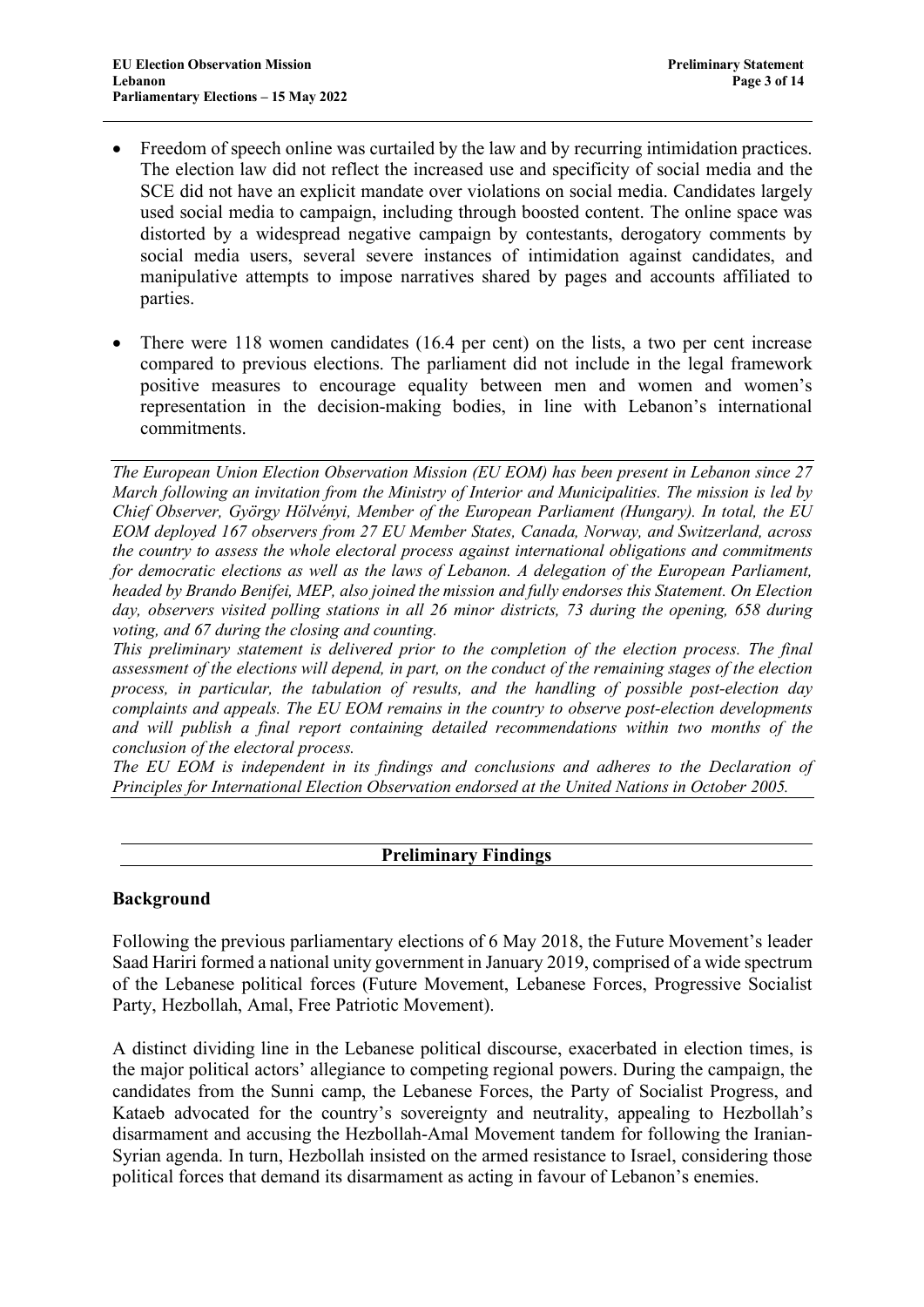In 2022 political forces representing the Sunni community had difficulties organising themselves following the withdrawal by the Future Movement (FM) leader, former Prime Minister Saad Hariri. Former FM members and other Sunni leaders nevertheless entered the electoral race. Their electoral performance, despite the absence of unity, was crucial in preserving the fragile balance between the Sunni and Shia parties.

Although the events of October 2019 were short-lived, they gave rise to new civil societystemming political forces who aspired to form a parliamentary representation. The elections' outcome has clearly demonstrated that these forces are able to have a say in Lebanese politics.

### **Legal Framework**

# *The legal framework is overall adequate for holding democratic elections, but important reforms are needed to address enduring and serious legislative gaps in various fields.*

The legal framework constitutes an adequate basis for holding democratic elections, although it continues to fall short of relevant international commitments to which Lebanon adheres in areas such as campaign finance regulations, equality of suffrage, the principle of equality between men and women, the right of certain categories of citizens to vote, the right to stand as candidates, the powers and functioning of the Supervisory Commission for Elections (SCE), media legal provisions. In addition, fundamental parts of the legal framework have not been implemented.

The 2022 electoral legal framework remains almost unchanged from that of the previous elections. The EU EOM Lebanon 2018 presented a list of 25 recommendations, many of which required the adoption of legislative amendments. None was implemented.

### **Electoral System**

### *The district magnitude as determined by the law leads to inequalities in voting power.*

The 128 members of parliament are elected for a four-year term through a system of proportional representation. The electoral system is based on a confessional distribution of seats, half of the seats being reserved for Muslims and the other half for Christians. While voters can vote for any candidate in their district, candidates can only run for a seat corresponding to their confession.

The 2017 election law created 15 major districts, subdivided into 26 minor districts, and fixed the number of seats to be contested in each of them. The legally determined district magnitude (i.e. the number of seats assigned to each district) leads to significant differences in the ratio between voters and seats, $<sup>1</sup>$  which is inconsistent with the principle of equality of the vote. Also,</sup> while the electoral district boundaries largely correspond to the administrative division of the country (exceptions: Beirut, Baalbek-Hermel, and Saida-Saida villages), the law does not explain the criteria for allocating a certain number of seats to each district. This lack of legally established and objective criteria falls short of international good practice.

<sup>&</sup>lt;sup>1</sup> At the national level, the average voter-per-seat ratio is 30,996 (3,967,507 voters elect 128 seats), but this ratio ranges from 16,853 in Beirut 1 to 46,866 in South Lebanon 2, which means that the weight of a vote in Beirut 1 is three times higher than one in South Lebanon 2.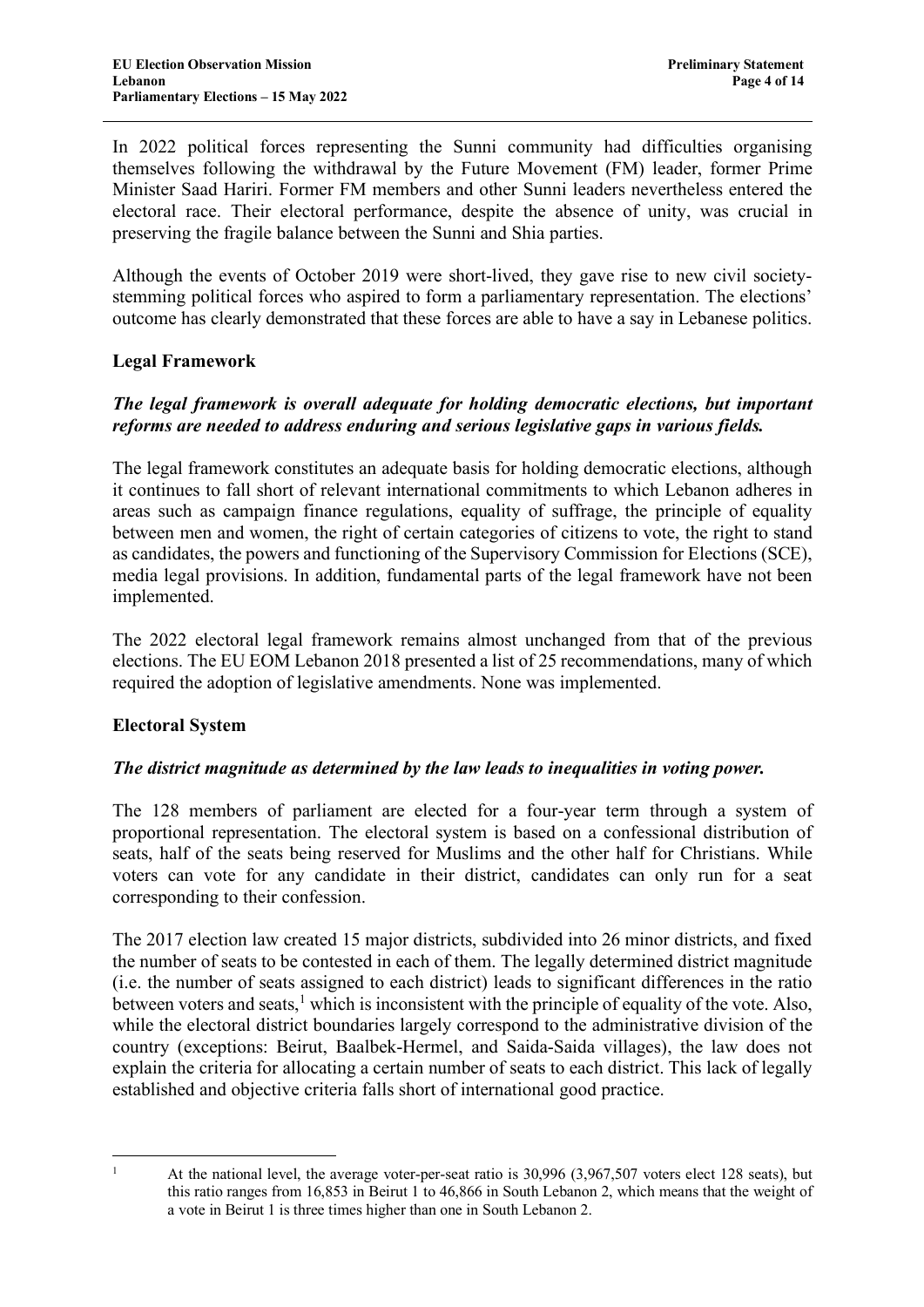### **Electoral Administration**

# *Despite a severe lack of resources, election preparations were mostly on time, but the election administration showed varying degrees of transparency and performance.*

The administration of elections is the responsibility of the Ministry of Interior and Municipalities (MoIM), as well as governors and district commissioners on the local level. In addition, committees of judges are appointed for each electoral process, primarily to conduct the results tabulation. The MoIM and the local administration were operating with reduced means due to the economic crisis, with most of the staff working only a few days per week due to high transportation cost. Internal differences and an opaque management within the MoIM coincided with a general lack of transparency and public information on election preparations, including towards the EU EOM. 2

The budget for these elections amounted to LBP 320 billion (EUR 14.8 million), less than a third of the 2018 elections budget. While the budget law was approved by parliament on 29 March and signed by the President on 7 April, no transfers were made to the election authorities until the first week of May. The MoIM did not establish a detailed election calendar, and governors, as well as district commissioners, lacked basic information on deadlines and procedures. The main challenge of the election preparations was to ensure electricity supply for polling and tabulation centres. As the offer from the state electricity company exceeded the entire election budget, the MoIM decided to rely on local generator providers and shifted the responsibility to the local administration, who had not received any funds for this until 8 May. EU EOM observers reported varying performances by the local election administration, with some showing a high level of commitment despite the difficult situation. Eventually, the basic election preparations were carried out, albeit at the last minute, due to the lack of resources. Most EU EOM interlocutors lacked trust in the MoIM, as in state institutions in general.

The Supervisory Commission for Elections (SCE) oversees compliance with campaign finance as well as media regulations. In the run-up to these elections, the SCE published over 40 decisions and announcements, mainly to clarify campaign rules for candidates and the media. While the election law qualifies the SCE as independent, it simultaneously sets the commission's dependence on the MoIM for financial and administrative resources. In practice, the SCE lacked funds, qualified human resources, and basic equipment. The SCE showed a restrained attitude towards stakeholders, including the EU EOM, which resulted in a difficult access to information, although some members, in their individual capacity, shared with the mission important updates on the electoral process.

Overall, the voter information about the elections and procedures was broadly insufficient. The SCE's legal mandate includes voter education. Starting on 20 April, the SCE released 24 posts on Facebook containing video or visual voter education material, including on out-of-country voting and on the rights of voters with disabilities. Also, the election law requires the media to allocate at least three hours per week for official voter education programmes. The public broadcaster *Tele Liban* did not air any voter education spot. Commercial channels broadcasted voter education content produced by themselves or by civil society organisations. MTV was the only television channel to broadcast official voter education spots produced by the MoIM

<sup>&</sup>lt;sup>2</sup> The MoIM often published important decisions several days after they were taken. For example, the change of a polling centre for the out-of-country voting was published only after election day. Governors and sub-governors lacked essential information, like a timeline for preparations or the final voter lists.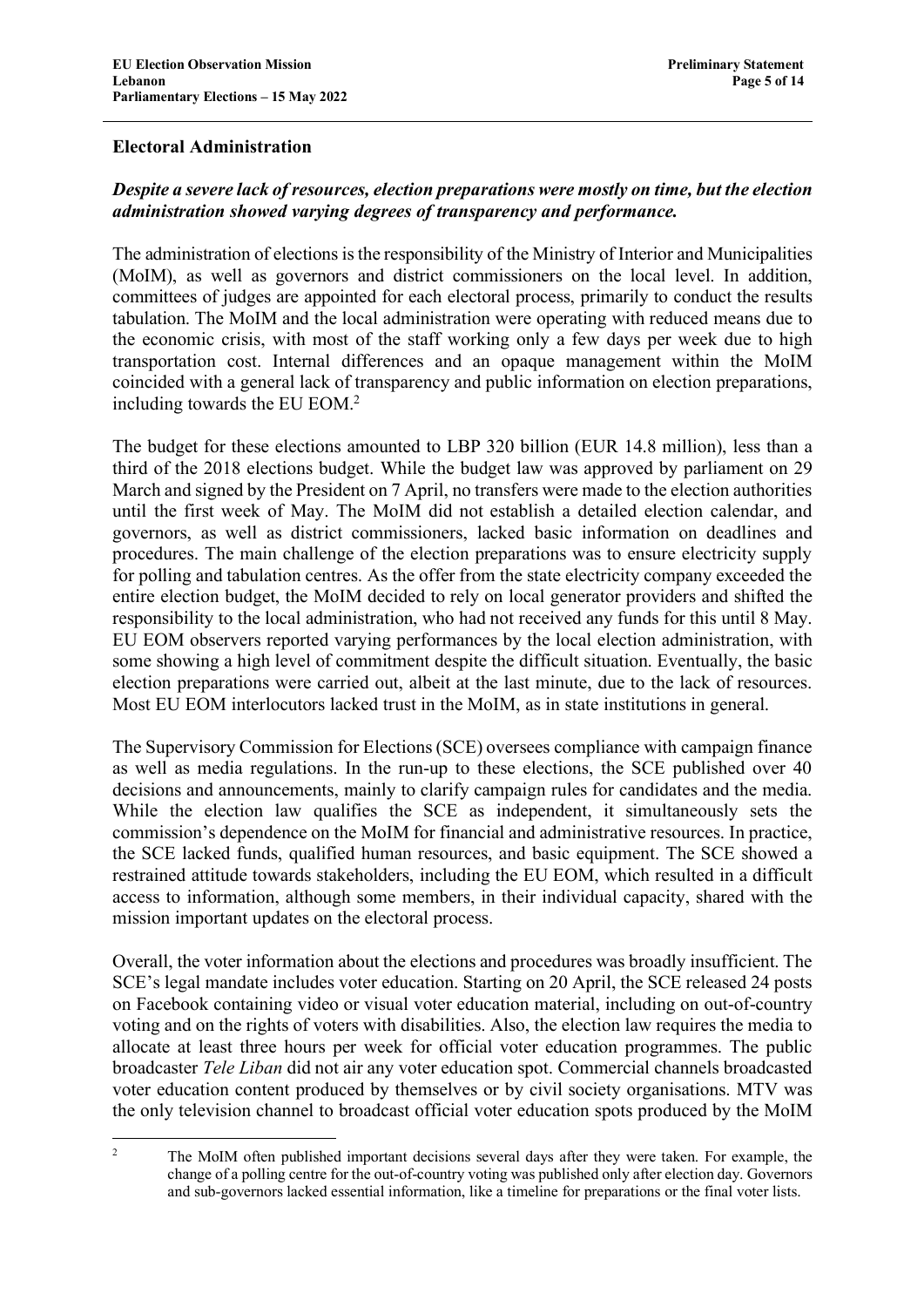and the SCE, starting only on 22 April, far from the minimum requirement of three hours per television channel and per week during the campaign. The EU EOM observed hardly any voter education initiatives at the local level.

### **Voter Registration**

### *The voter register enjoyed general confidence, but certain restrictions on the right to vote fall short of international standards, and rigid registration provisions did not facilitate voter participation.*

The voting age is set to 21 years (whereas the age of majority is 18), which excludes certain young citizens and is contrary to international common practice. For certain categories of citizens, the right to vote is still severely restricted. This falls short of Lebanon's international obligations. The law disenfranchises serving military personnel of all ranks and divisions, whereas naturalised citizens can only vote or run for office ten years after their naturalisation. No measures are in place for the exercise of the right to vote of pre-trial detainees.

Voter registration in Lebanon is passive; the permanent voter register is updated once a year. Voter lists are drawn up by the MoIM based on civil status records. For these elections, the preliminary voter register included 3,970,073 voters. After the public inspection period from 15 December 2021 to 1 January 2022, the final number of 3,967,507 voters was announced, including 50.97 per cent women.

Voters are registered to vote in their paternal ancestral village. To change the place of registration is possible but requires a lengthy procedure and is rarely undertaken. Many voters do not live where they are registered and have to travel to their electoral district on election day, which was even more difficult this year in the context of the economic crisis and higher transport costs. 'Mega centres' were to be set up for these elections, which would have allowed voters to cast their vote for their electoral district at a central location. These plans were discarded, allegedly due to logistical and financial constraints.

#### **Registration of Candidates**

### *An uncontroversial process, although limitations on the right to stand, fall short of international standards.*

The candidate registration closed on 15 March with 1,043 registered candidates, 77 more than in 2018. Candidates must specify the confessional seat and the district where they intend to run and must be of the same confession as the seat they contest. These provisions fall short of international standards related to the right to stand. The registration process went smoothly, with only two rejected candidates, as they had previously removed their confession from their civil registry record. By 4 April, the candidates had to organise themselves into lists complying with the seat allocation in each electoral district, as well as with the confessional distribution of those seats*.* A total of 718 candidates were running on 103 lists.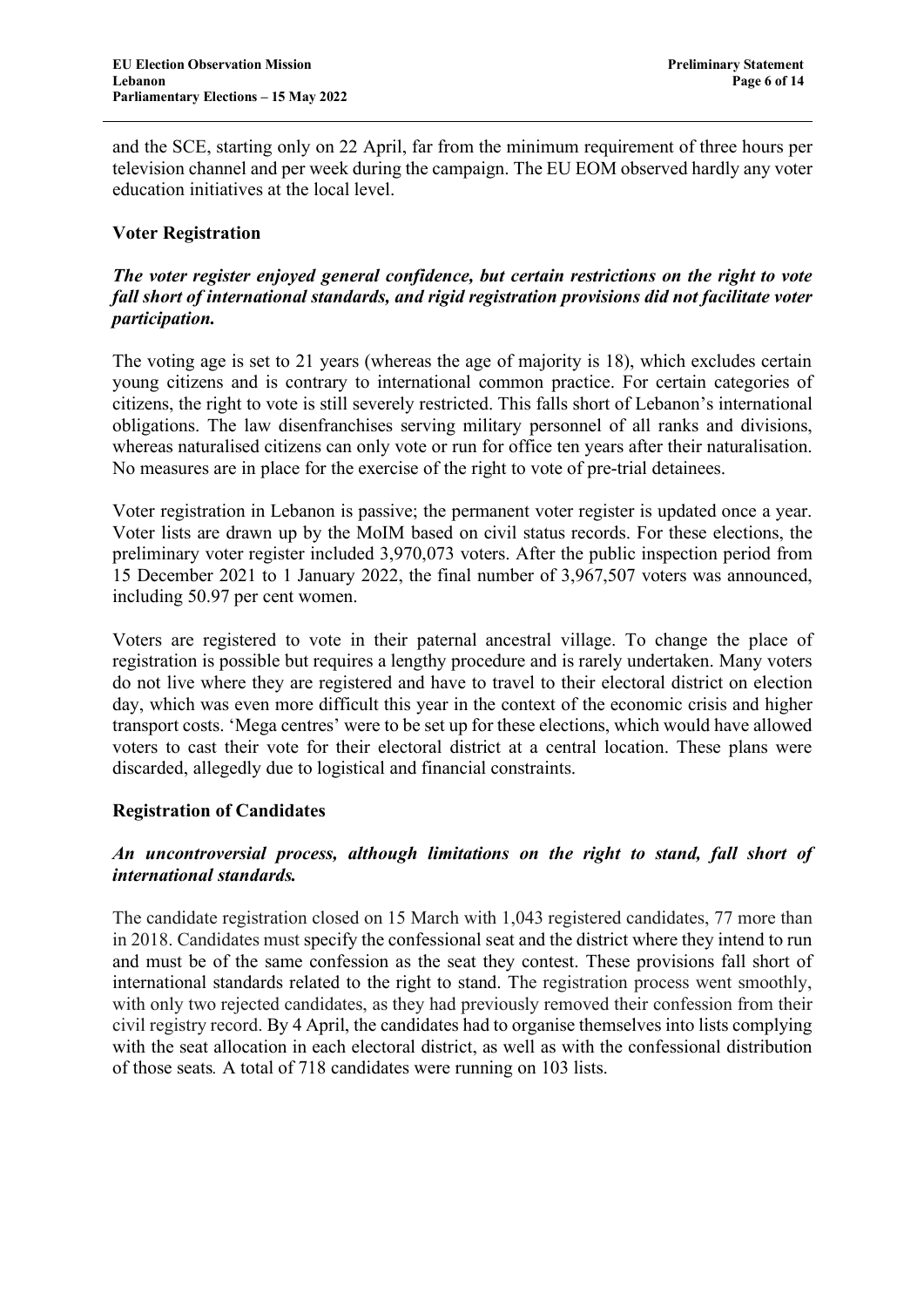#### **Campaign Environment**

## *Generally a vibrant campaign, but vote-buying and clientelist practices seriously undermined the voters' choice.*

The campaign period took place between 10 January and 13 May. Candidates resorted to a diversity of means (public rallies, door-to-door meetings, billboards and other visibility materials, *iftar* invitations, phone calls, etc.) in accordance with their spending capabilities, as well as family and public networks. While, in general, the campaign activities may be characterised as vibrant, in some regions in the south, for instance, in South Lebanon 2 and 3, where the tandem Hezbollah-Amal Movement prevails, their intensity was considerably lower than in the rest of the country.

Campaign messages concentrated on the socio-economic crisis and the ways of its resolution, as well as fighting corruption. Candidates opposing Hezbollah advocated for an independent and sovereign Lebanon against regional interference, while Hezbollah pointed to the necessity of continuing the struggle against "external enemies."

The EU EOM assessed that the campaign was marred by the lack of a level playing field and the negative impact of the overall crisis on the size and diversity of candidates' campaign activities. Numerous cases of vote buying and clientelist practices have been reported. Distributing 'bread bags' and medical supplies, as well as generators, solar powers and fuel, were among the tactics used by certain political parties and candidates, often in their offices, to unduly influence voters.

Instances of intimidation, including of female candidates, destruction of campaign materials, and the obstruction of campaign activities, have also been observed and reported. However, these violations remained localised and cannot be considered as having an impact on the election results.

Most contestants had a well-established presence online. Financial challenges, unequal access to traditional media, and the need to renew parties' messaging to attract the youth partially moved the campaign online. The EU EOM social media monitoring shows that representatives of the camp in alliance with Hezbollah were the most active, forming 52 per cent of the campaign postings, against 32 per cent for the non-Hezbollah allies. Social media platforms allowed visibility to independent and opposition candidates, including through paid-for content. However, the level playing field was heavily tilted in favour of wealthier candidates who had more resources to create and boost content. A significant part of the online messages posted by political stakeholders was considered negative campaigning (16.5 per cent), namely messaging opposing Hezbollah, Amal, and the government primarily, and to a lesser extent, the Lebanese Forces. The EOM observed that some candidates continued campaigning on Facebook and Twitter until election day.

The campaign in the media significantly stepped up in the final run-up to the polls. Most of the private media, including local news websites and radio stations, charged fees for covering candidates, with prices raising noticeably for the major private television channels. Broadcasters said they also offered free access to less wealthy candidates, including *Thawra* ones, on a case-by-case approach. Politically affiliated television channels provided both free access and paid coverage, depending on the candidates' political party.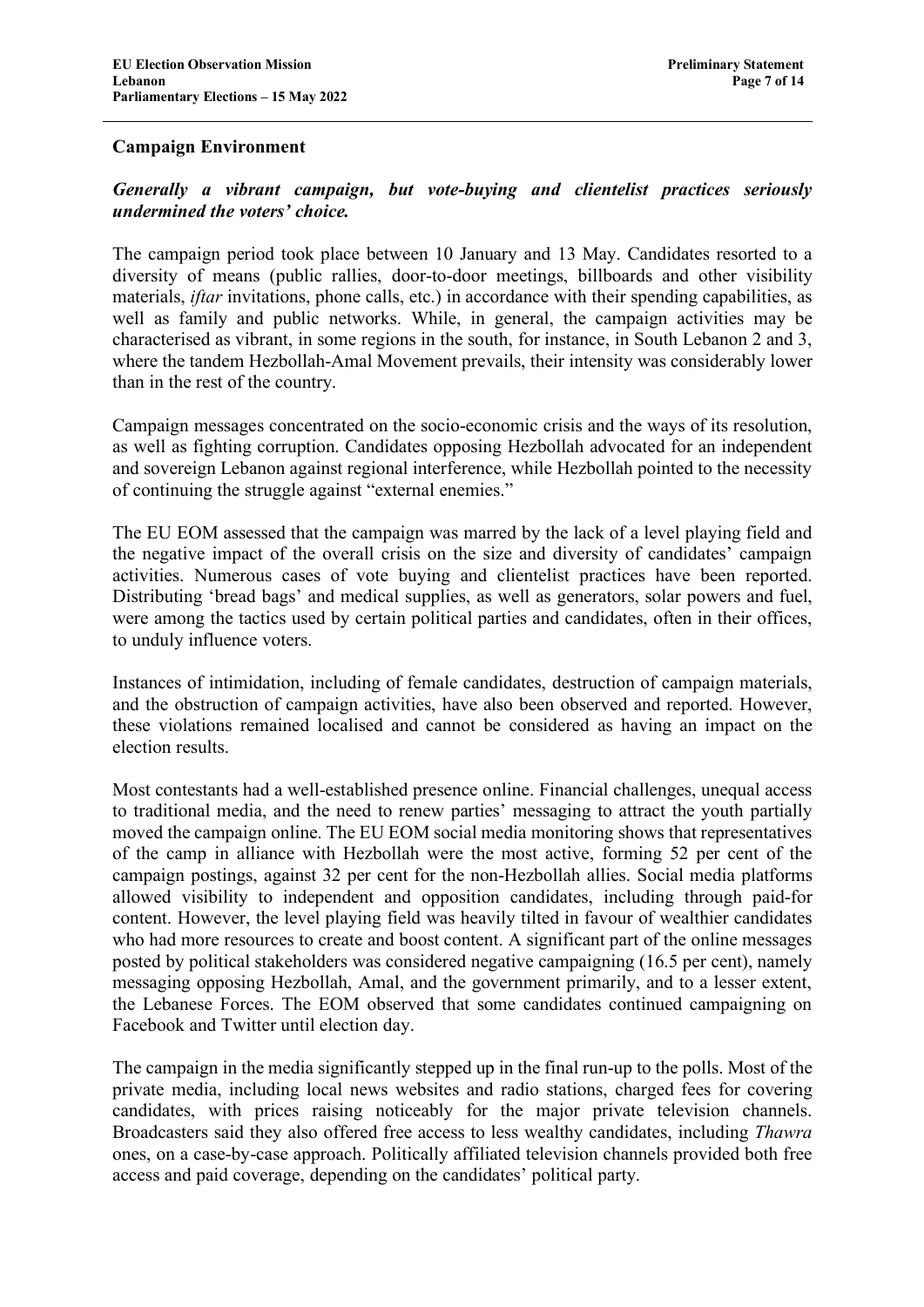### **Campaign Finance**

# *An inadequate legal framework coupled with the acute socio-economic crisis allowed for the proliferation of vote-buying practices, affecting the level playing field.*

The legal framework for campaign finance generally falls short of certain international commitments and best practices concerning transparency and accountability. Despite the 2018 EU EOM's recommendations, the SCE continued to have a limited mandate and lacked human and financial resources, as well as sanctioning power and even a legal personality.

The deep socio-economic and financial crisis, near dysfunctionality of the banking system, as well as the lack of effective control and sanctioning mechanism to ensure accountability have affected the level playing field.

The monitoring of campaign finance is limited to the electoral campaign bank account that the candidates and lists have to open when registering, with total bank secrecy on other personal accounts of the candidates or of their close relatives. Although, according to the law, all transactions above LBP 1,000,000 (EUR 36) should be done by cheque, in practice the electoral expenses were largely paid in cash, posing further challenges to tracing funds and verifying compliance with spending limits. The SCE acknowledged to the EU EOM that it does not have the capacity to monitor these cash transactions.

Even if the law imposes campaign-spending limits to candidates and lists, variable according to the size of the districts, the SCE had no resources to assess the reliability of the financial information provided by candidates and the respect of these ceilings.

The EU EOM observed a high monetisation of the campaign, where a culture of in-kind and financial handouts for electoral purposes by institutions owned or managed by candidates or parties, prevailed. These practices are due to a legal provision according to which the distribution of services and payments during the campaign period are not subject to the spending ceilings and do not fall under the control of SCE if the same have been provided for three years prior to the elections. This enables the bypassing of campaign finance prohibitions by wealthy parties and candidates, who can influence the voters' choice in exchange for basic necessities, particularly in the current economic crisis.

Opacity governs the financing of political parties. While the law forbids foreign contributions or donations for candidates and lists, there is no such prohibition related to the financing of political parties, and the SCE does not have access to their bank accounts.

While financial reports have not been submitted by all candidates and sanctions have never been applied in previous elections, only a limited number of candidates and lists submitted the mandatory monthly financial reports. There are currently no requirements in the electoral law for the public disclosure of financial reports or of the candidates and lists who did not comply with the campaign finance reporting requirements. In practice, the lack of sanctions allows candidates to ignore the already scarce legal provisions concerning campaign finance.

On 22 March, Meta rolled out its Ad Library for Lebanon, providing more transparency on spending on Facebook. Online spending was, however, limited compared to the overall spending.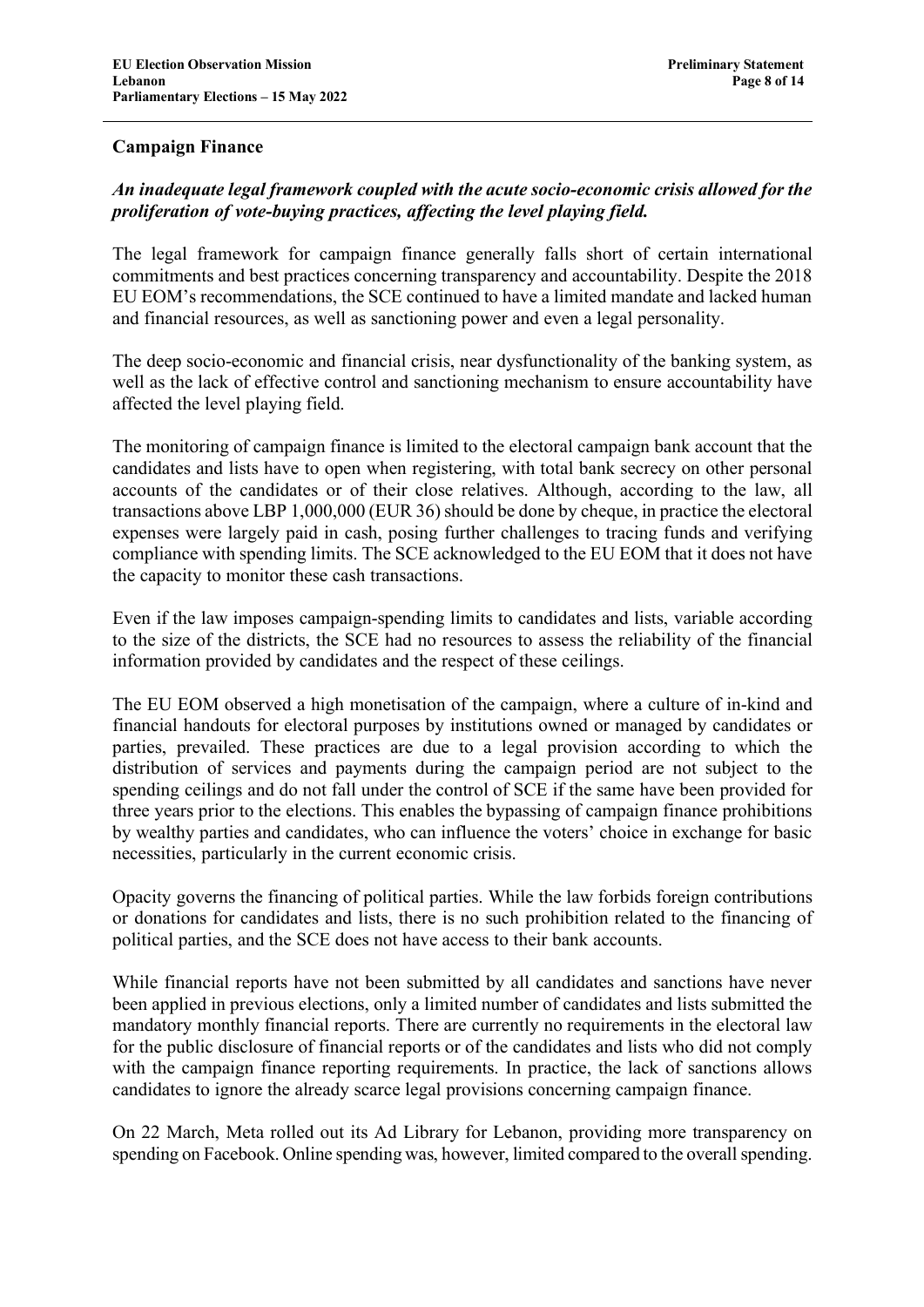#### **Media**

## *The politically affiliated and sectarian media scene proved unable to provide a level playing field for candidates, it was further exacerbated by the dependence on financial resources in accessing major television channels.*

The media scene, even though diverse and dynamic, remained fractured along sectarian and political lines, preventing inclusive and independent media coverage. Media ownership involving political parties, business interests and wealthy families influenced media content. Private television channels provided the bulk of political content, together with online and local media.

Freedom of the media was generally respected during the campaign period. However, several cases of intimidation of journalists occurred, and extensive self-censorship was reported, as well as limited violent incidents against the media.

The campaign in the media was overall dense and lively, although with scarce television debates between candidates. The state-run *Tele Liban* had only one election programme that offered free access to candidates with very few of them participating, partly due to the low audience ratings of the public broadcaster. *Tele Liban* mainly covered the activities of the president, the government, the speaker of parliament, as well as of the ruling political parties in its news programmes.

In contradiction with the law, the media failed to provide equal visibility to all candidates and candidate lists. This was amplified by the selective flow of paid-for electoral content, mainly on the three major private television channels, *Al Jadeed*, LBCI and MTV. Also, politically affiliated media mainly favoured their own lists and candidates, contributing to unbalanced electoral media coverage in favour of established political parties.

Most television broadcasters did not abide by their obligation to display onscreen the specific 'sponsored programme' logo when their electoral coverage was paid for, including live campaign events. Major media confirmed to the EU EOM that the official rates they sent to the SCE were "fake" and underestimated, infringing the law, with transactions taking place in cash.

The SCE did not act in an impartial, independent, transparent, consistent manner to ensure compliance of the media with relevant regulations. In general, the SCE has not shared sufficient information on media related violations with the public or with the EU EOM. According to credible interlocutors, as of 28 April, 405 media violations were identified by the SCE, partly for alleged inflammatory speech, without indication that effective action took place. As of 10 May, no media-related cases had been referred to the Court of Publications by the SCE.

The silence period, preventing direct campaign in the media 24 hours before and during election days, was generally not respected, with multiple violations on most television channels. Also, the silence period involved a total of eight days between 5 May and 15 May, which affected the voters' right to make an informed choice.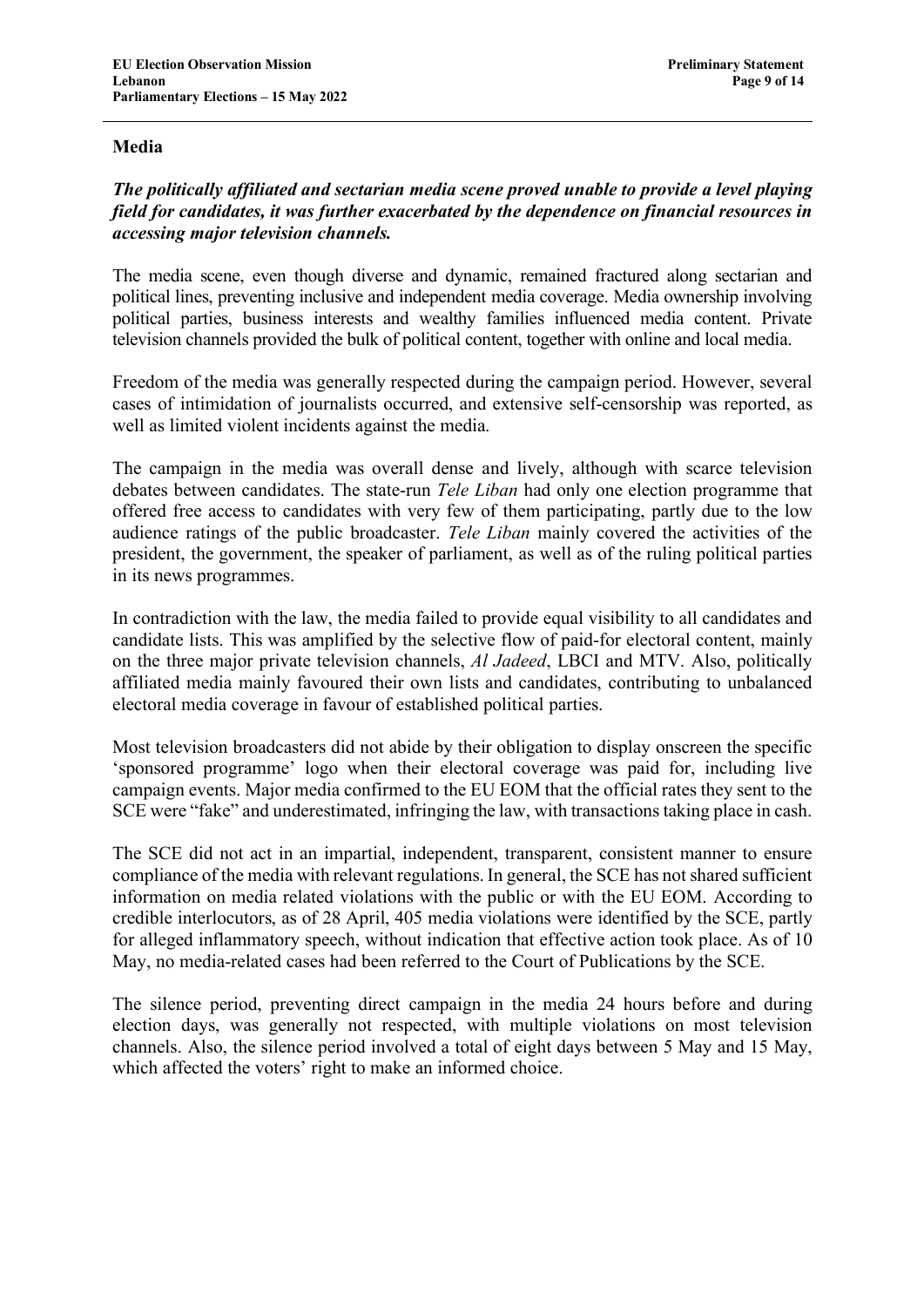The EU EOM media monitoring focused during the campaign on all election-related content, including news, interviews, debates and paid-for programmes.<sup>3</sup> On *Tele Liban* (State-run), the president, prime minister, government and speaker of parliament all together attracted 78 per cent of the coverage, mostly in an institutional and neutral way, while the lead trio in terms of airtime were Amal Movement (seven per cent), Hezbollah (four per cent), Lebanese Forces (two per cent), FPM and PSP (one per cent each), mostly in a neutral way. On *Al Jadeed*, the leading pollical actors in terms of airtime were independent pro-14 March and independent (21 per cent), civil society candidates (15 per cent), FPM (nine per cent), Kataeb (eight per cent) and PSP (seven per cent). On LBCI: independent pro-14 March and independent (20 per cent), FPM (14 per cent), Kataeb (12 per cent), civil society candidates (nine per cent) and PSP (seven per cent). On MTV: independent pro-14 March and independent (23 per cent), Kataeb (15 per cent), civil society candidates (14 per cent), Lebanese Forces (14 per cent) and FPM (nine per cent), National Dialogue party (five per cent) and PSP (four per cent).

# **Social Media and Digital Rights**

### *Legal obstacles and intimidation limited freedom of speech online, while derogatory speech and information manipulation distorted the online space.*

Social media posts are subject to a legal framework that unduly restricts freedom of expression online, conflicting with international standards. Selective lawsuits and summoning by security agencies have repeatedly been used against critical voices, leading to self-censorship. The law and its implementation by the authorities do not sufficiently protect privacy and user data nor establish an independent oversight body, resulting in the widespread circulation of personal voter data for campaign purposes. The election law does not reflect the increased use and specificity of social media, nor does it give the SCE an explicit mandate over violations it documents on social media.

Ninety-five per cent of the population over 13 years old have access to social media, despite rising infrastructure and economic challenges. With some 3.15 million users, Facebook was the preferred platform for information sharing, while Twitter was the most influential for shaping the political discourse. WhatsApp was extensively used to reach out to voters. The online space was distorted by a widespread negative campaign, derogatory comments, several severe instances of intimidation, and manipulative attempts to impose narratives.

Derogatory speech was pervasive both on Facebook and Twitter, polarising the online debate. The EU EOM analysed over 100 comments containing insults, accusations of corruption, murder, and treason, insults of contestants' families, and of sexual nature. In addition, some female candidates faced vicious attacks and hashtags over their kids' disability and sexual orientation, two characteristics protected against hate speech.

Several contestants, mainly independent Shia candidates, reported to the EU EOM serious coordinated threats and intimidation online, including rape and death threats. Threats and intimidation mirrored instances of offline violence and intimidation targeting Shia candidates

<sup>&</sup>lt;sup>3</sup> Quantitative media monitoring of four television channels daily from 18:00 to 24:00 (18 April to 13 May): *Tele Liban* (public); *Al Jadeed*, LBCI and MTV (private). Qualitative media monitoring: *Annahar* (news website); *Megaphone* (online news platform); the Facebook pages of two politically affiliated television channels (NBN, affiliated with Amal Movement; OTV, affiliated with FPM); the website of one politically affiliated television channel (*Al Manar,* Hezbollah).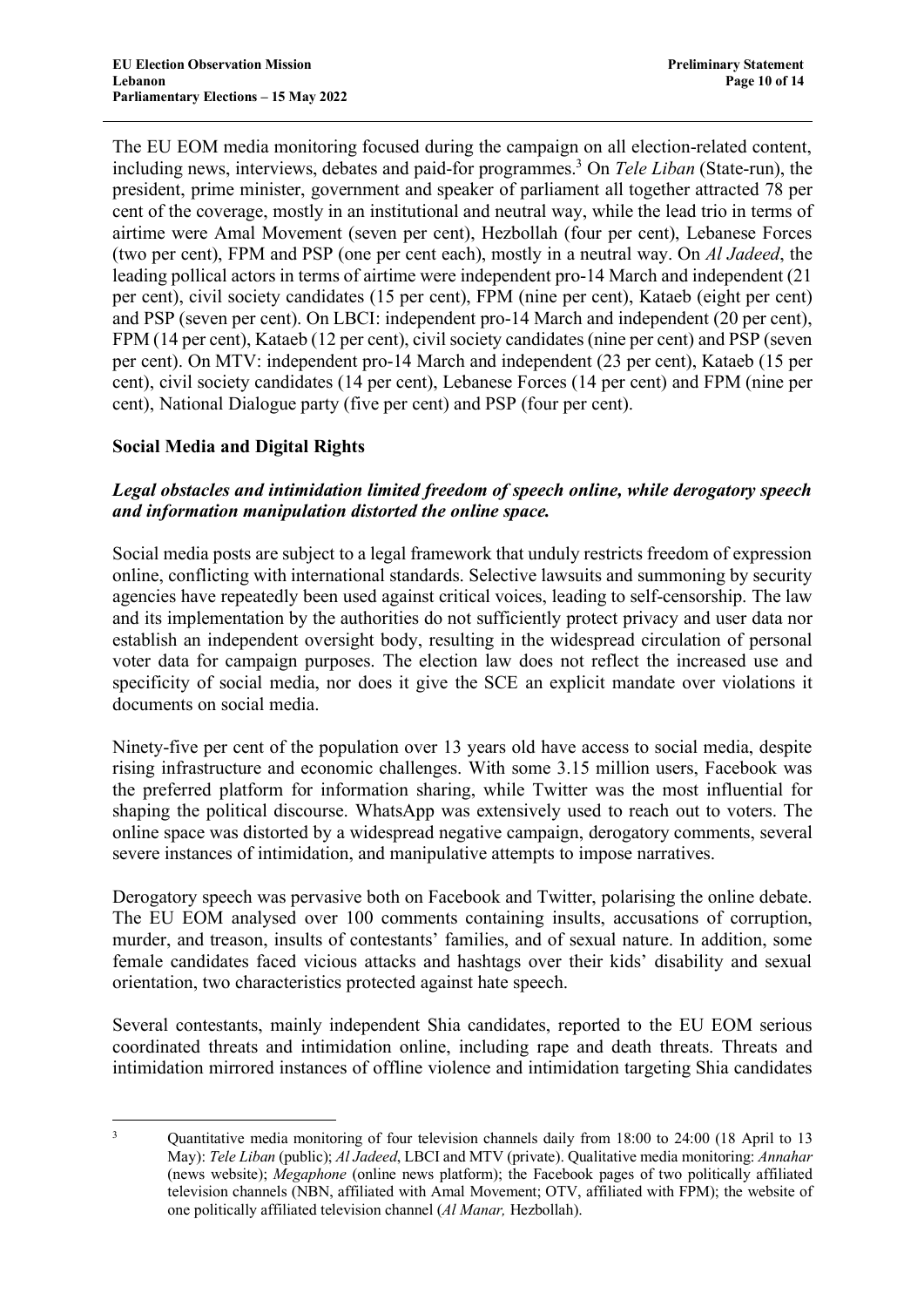that did not run on the Hezbollah or Amal lists. Intimidation silences dissenting voices, affecting the plurality of opinions online and voters' ability to make informed decisions.

The EU EOM identified several instances of coordination between pages or accounts, as well as manipulation and amplification of content across the board, distorting the online space and interfering with voters' formation of opinion. The online space showed few signs of mounting narratives, reacting to offline events rather than shaping it. In addition, the mission identified forms of manufactured amplification (so-called "electronic armies") on Twitter through accounts significantly retweeting and pushing hashtags.

### **Participation of Women**

### *The absence of measures to enhance women's representation in decision-making bodies is contrary to Lebanon's international commitments.*

Traditionally, women's participation in Lebanese political life has been minimal, and many of the female candidates reported cultural, financial, or political barriers to their participation. There were 118 women candidates (16.4 per cent), a two per cent increase compared to previous elections. While 18 women candidates were affiliated with political parties, only seven are party members, and 93 were independent. Only six women were elected to the parliament following the 2018 elections, cementing Lebanon's consistent ranking at the bottom of women's parliamentary representation in the Middle East and worldwide (183 $^{\text{rd}}$  out of 190).

The parliament did not include in the legal framework positive measures to accelerate equality between men and women and encourage women's representation in the decision-making bodies, in line with Lebanon's international commitments.<sup>4</sup>

No steps were taken either to address the discriminating legal provisions regarding the nationality law, which still do not allow women to pass their citizenship to their children, and those related to the automatic transfer of their voter registration, once married, to their husband's place of registration.

Female candidates and journalists throughout the country reported to the EU EOM being seriously threatened and discredited online. The mission's social media monitoring picked up degrading comments, threats and insults of sexual nature, and incitement to violence.

### **Participation of Persons with Disabilities (PWD)**

 $\overline{a}$ 

### *The exercise of political rights of persons with disabilities is still not fully guaranteed in practice.*

The legal framework on the rights of persons with disabilities (PWD) is limited and lacks enforcement measures, and PWD face complex barriers to achieving their rights. The Law

<sup>4</sup> Lebanon ratified CEDAW in 1996, thus has an obligation based on art. 7 to take all appropriate measures to eliminate discrimination against women and advance gender equality, including by the *"adoption by States parties of temporary special measures aimed at accelerating de facto equality between men and women.*"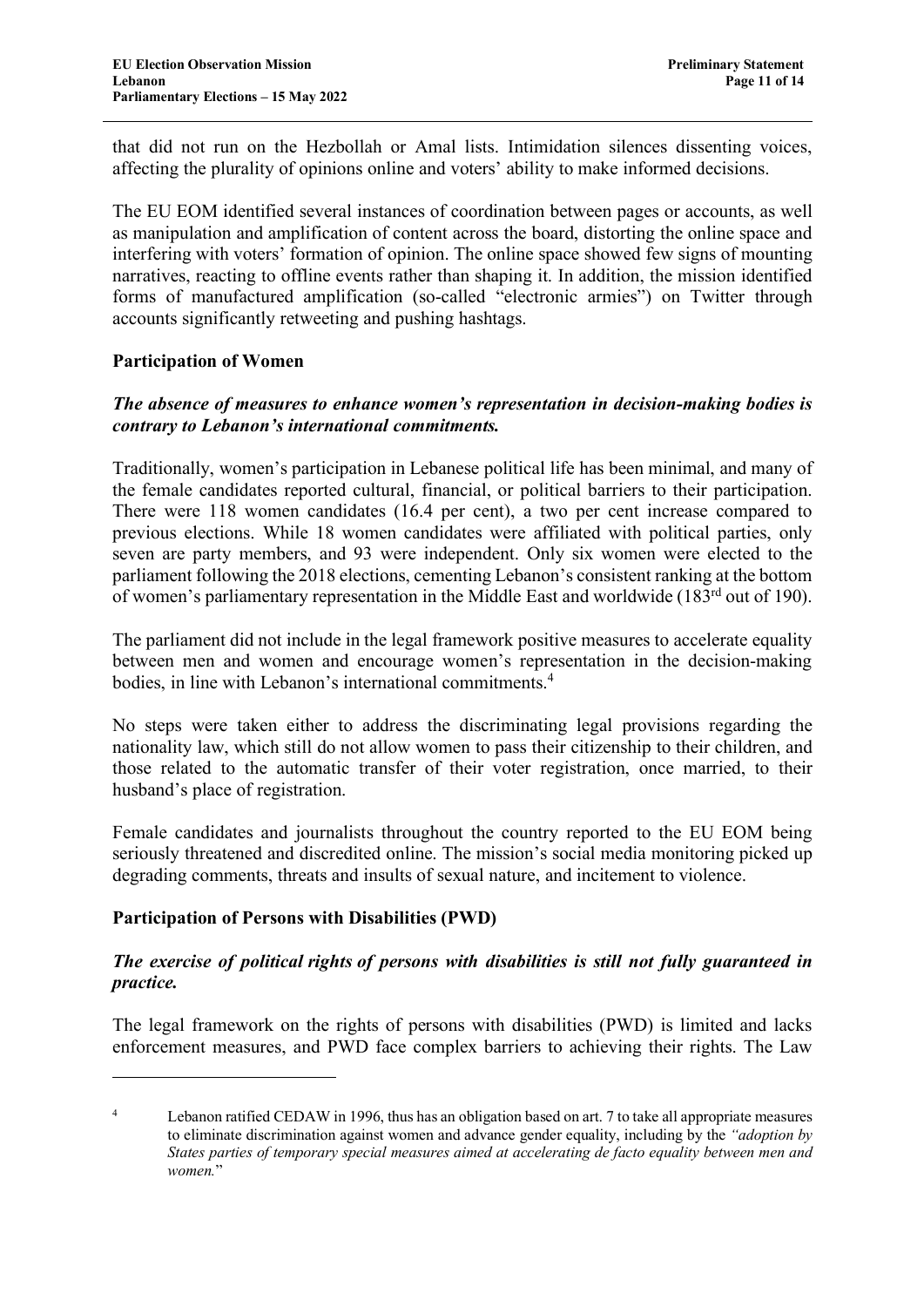2020/2000 on the Rights of Disabled Persons was not implemented, and neither were various ministerial decrees, decisions, and circulars issued in the past years. As a positive development, on 29 March 2022, the parliament authorised the government to ratify the Convention on the Rights of Persons with Disabilities and its Optional Protocol.

The MoIM took, for the first time, the decision to place polling stations on the ground floor of 103 schools in order to facilitate the access of PWD. According to EU EOM observations, even if 51 per cent of the observed polling stations were situated on the ground floor, only 43 per cent were accessible to people with reduced mobility. In the absence of Braille ballot papers, visually impaired voters continued to be limited in the independent exercise of their right to vote. Voter education in sign language was insufficient,<sup>5</sup> although all but one of the 13 videos shared by the SCE on Facebook were doubled with sign language. In 14 per cent of the visited polling stations, EU observers noted persons with reduced mobility being carried to their polling station and offered inappropriate assistance.

### **Domestic Observers**

### *The legal framework allows for election observation according to international standards, and domestic observers reported no restrictions in their work.*

The election law sets the conditions for domestic and international election observation and generally allows for observation according to international standards. The Supervisory Commission for Elections (SCE), responsible for observer accreditation, published the principles and procedures of election observation for these elections, as foreseen by law.<sup>6</sup> Domestic observers reported no difficulties regarding their accreditation nor restrictions in their work in the period up to election day.

As of March 2022, the Lebanese Association for Democratic Elections (LADE) deployed 42 long-term observers to monitor the campaign, plus 1,000 short-term observers for election day. The Lebanese Union for People with Physical Disabilities (LUPD) deployed 200 observers mainly to monitor the accessibility of polling stations. As for international observers, apart from the EU EOM, the SCE accredited observers of the Arab League, the National Democratic Institute (NDI), and the Organisation internationale de la Francophonie.

### **Out-of-country voting (OCV)**

### *Despite the lack of financial resources, the logistics went smoothly, and the Ministry of Foreign Affairs increased transparency.*

The Ministry of Foreign Affairs (MFA) was responsible for the implementation of the out-ofcountry voting (OCV), in coordination with the MoIM. Lebanese citizens could register to vote abroad via an MFA website until 20 November, more than a month before the call for elections. The final number of voters was 225,624, corresponding to 5.68 per cent of the total voter register. OCV took place on 6 May in 10 Middle Eastern countries and on 8 May in 48 other countries.

 <sup>5</sup> According to the EU EOM social media monitoring. The SCE shared seven videos between <sup>1</sup> March and 28 April. The only video that was not doubled was shared on 8 March to encourage women's participation in the elections.

<sup>&</sup>lt;sup>6</sup> SCE Decisions No. 4 and No. 5, both published on 25 January 2022.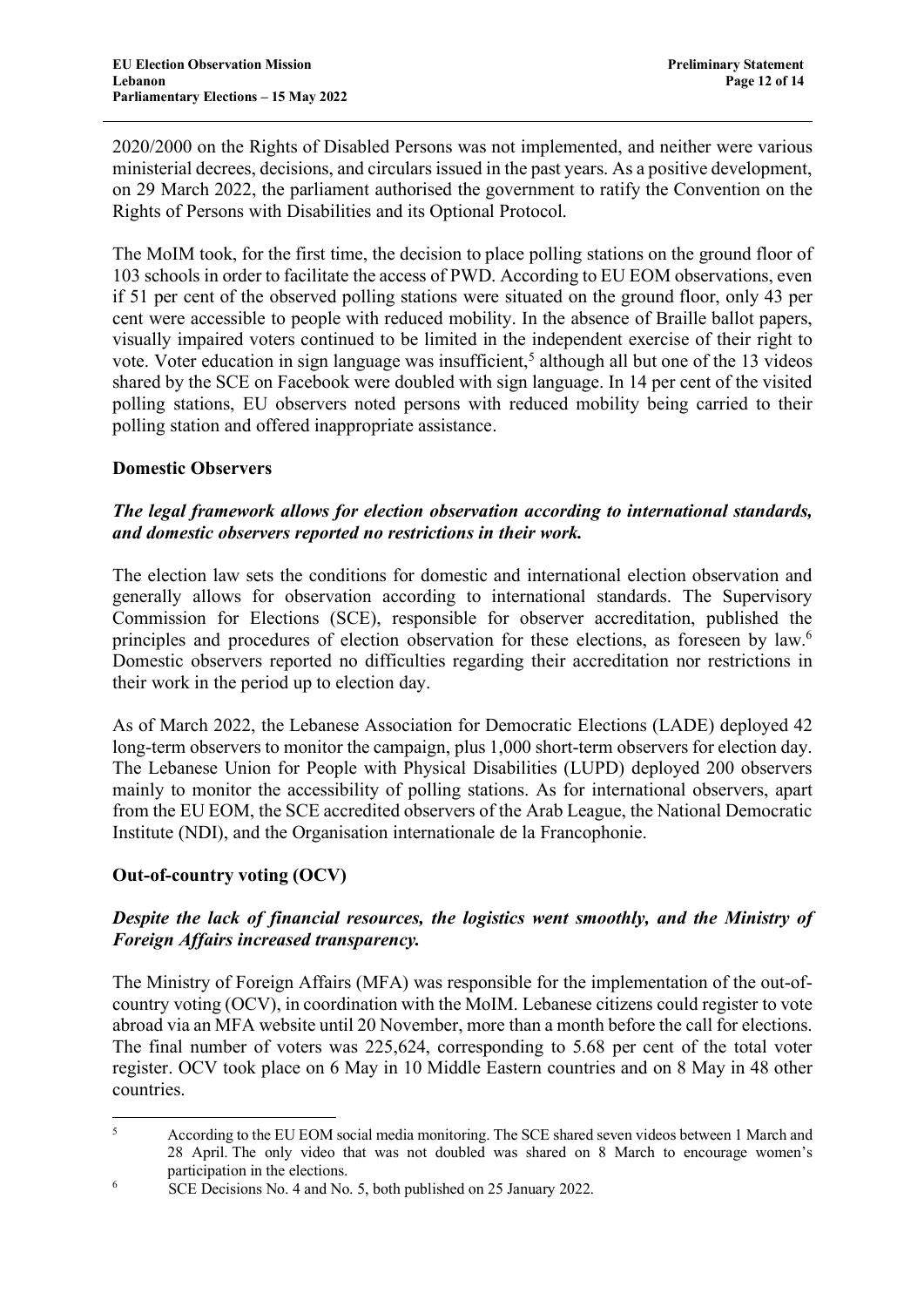The EU EOM deployed 16 observer teams to 12 EU countries and Switzerland.7 No logistical issues were noted, and none of the essential material was missing in the observed polling stations (PS). Procedures were mostly followed, with minor deviations that did not affect the process. Long queues of voters were noted around noon and in the afternoon. Party agents were present in all PS observed, mainly from FPM, LF, and Amal, wearing clothes with party symbols and keeping lists to control voters' attendance. In Paris and Berlin, party agents were observed putting pressure on voters outside of the polling centres by intimidating them or suggesting how to vote.

The MFA set up an operations room and hired students to monitor the process, which was streamed live from each PS. Any problems identified were reported to diplomatic staff, who then contacted the relevant embassy abroad to resolve the issue. Domestic observers also monitored the OCV and expressed satisfaction with the responsiveness of the MFA to deal with reported issues.

After the closing of the PS, the ballots were packed, the boxes sealed and placed in pouches with a GPS tracker from DHL, the company contracted to transport them. According to the MFA, all the pouches arrived in Lebanon on schedule by 13 May. They were stored at the Banque de Liban until 15 May, when they were taken to the Justice Palace in Beirut. There the ballot envelopes were sorted by minor districts and dispatched, several hours later than planned. This led to delays at the tabulation centres where the ballots were counted by the registration committees and the results entered into the tabulation software.

# **Polling and Counting**

# *Election day was marked by localised tensions, weak performance of the polling staff, and an often intrusive presence of candidate agents.*

The polling stations (PS) observed by the EU EOM opened mostly on time. The transparency of the opening process was good, and observers, as well as candidate agents, could observe the process without restrictions. However, in 46 out of 73 PS, the received ballots and envelopes were not counted before the opening, which constitutes a major procedural error.

During the election day, the atmosphere varied according to the area of the country: while it was described as calm in most places, tensions were reported from Shia polling centres (in Beirut 2 and Tyre) and Shia areas (Baalbek-Hermel, West Beqaa, Zahle, Mount Lebanon I). Armed security forces were present in large numbers in the polling centres across the country, and most observers qualified their presence as professional. Throughout the day, problems were observed in the vicinity of 14 per cent of PS, mostly campaign activities or distribution of material. As for the situation inside the PS, 12 per cent of PS were overcrowded, and in 10 per cent, some of the essential material was missing.

In 74 per cent of the PS observed during the voting, there were only two polling staff present, and no assistants were chosen among voters. Candidate agents were widely represented at PS during the entire day, mostly from the LF, independent candidates, FPM, Hezbollah, Kataeb, Amal, and candidates from lists representing new political forces. LADE observers were present at 19 per cent of PS during the voting. According to LADE, at least 37 of their observers

<sup>&</sup>lt;sup>7</sup> Opening and closing were observed in 16 PS, whereas voting was observed in 62 PS during the day.